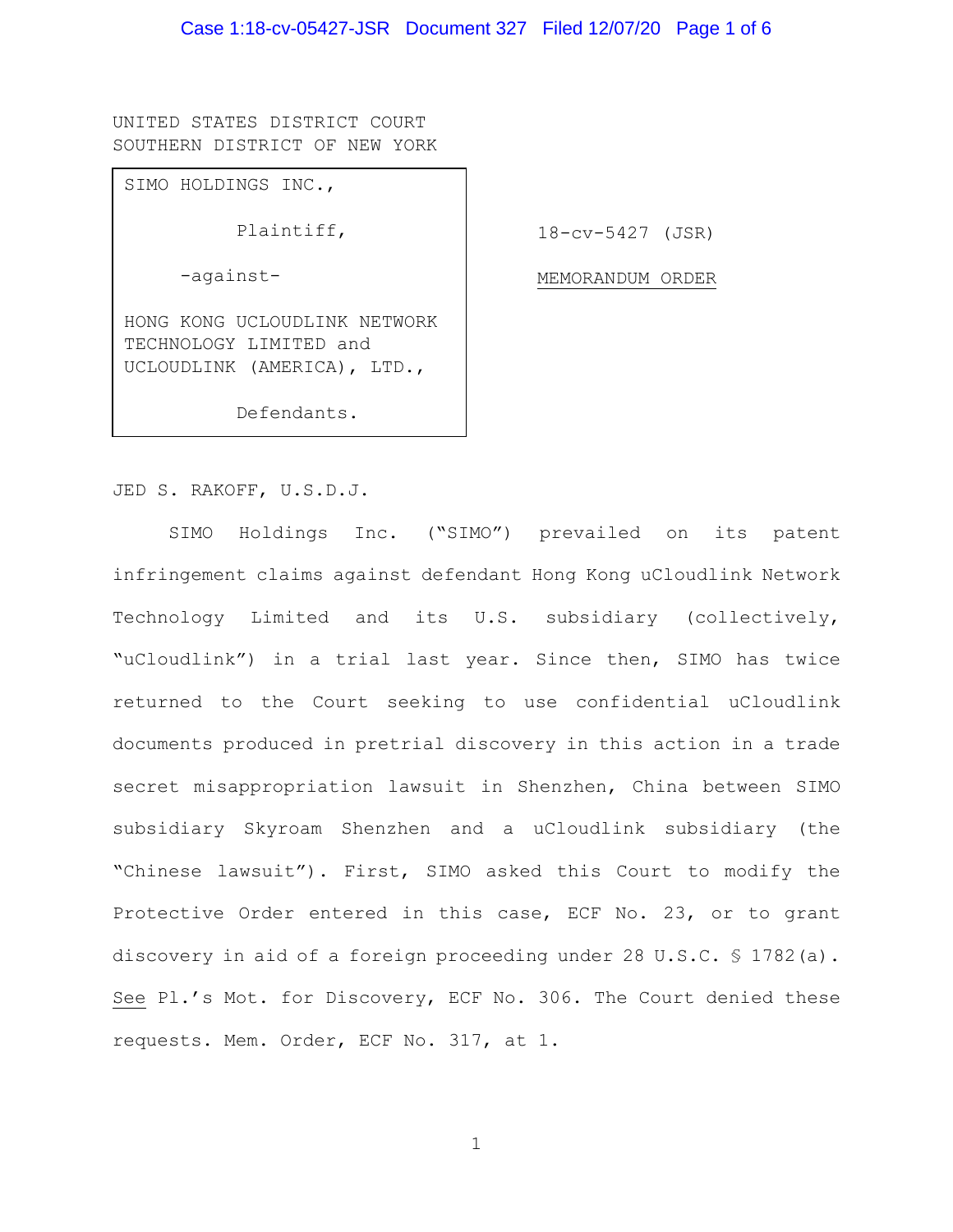## Case 1:18-cv-05427-JSR Document 327 Filed 12/07/20 Page 2 of 6

Now, by letter dated December 1, 2020, SIMO asks the Court to permit disclosure of substantially the same documents (the "uCloudlink confidential documents")<sup>1</sup> pursuant to paragraph 21 of the Protective Order and an Investigation Assistance Order from a Chinese court. See Pl.'s Letter, ECF No. 320, at 1. However, in its letter, SIMO also informs the Court, for the first time, that "[i]n late November 2018" (i.e., over two years ago) plaintiff's counsel at K&L Gates LLP "made the . . . uCloudlink Confidential Documents available to the [King & Wood Mallesons] attorneys" who at that time represented Skyroam Shenzhen in a related Chinese patent infringement lawsuit and who now represent Skyroam Shenzhen in the Chinese lawsuit. Id. at 1–2. In response, defendants not only oppose disclosure but also seek to have the Court impose sanctions for the unauthorized disclosure to King & Wood Mallesons. See Def.'s Letter 1, 4. Plaintiff, in turn, denies that the disclosure was unauthorized. Pl.'s Reply 1**.**

After careful review, the Court denies SIMO's letter motion, finds that SIMO has violated the Protective Order, and imposes a sanction on SIMO of \$40,000.

<sup>&</sup>lt;sup>1</sup> Specifically, SIMO now seeks disclosure of the following documents, identified by Bates numbers: UCLOUDLINK0217228, UCLOUDLINK0217231, UCLOUDLINK0010784, and UCLOUDLINK0010899. All except UCLOUDLINK0010899 were the subject of SIMO's earlier discovery motion before this Court.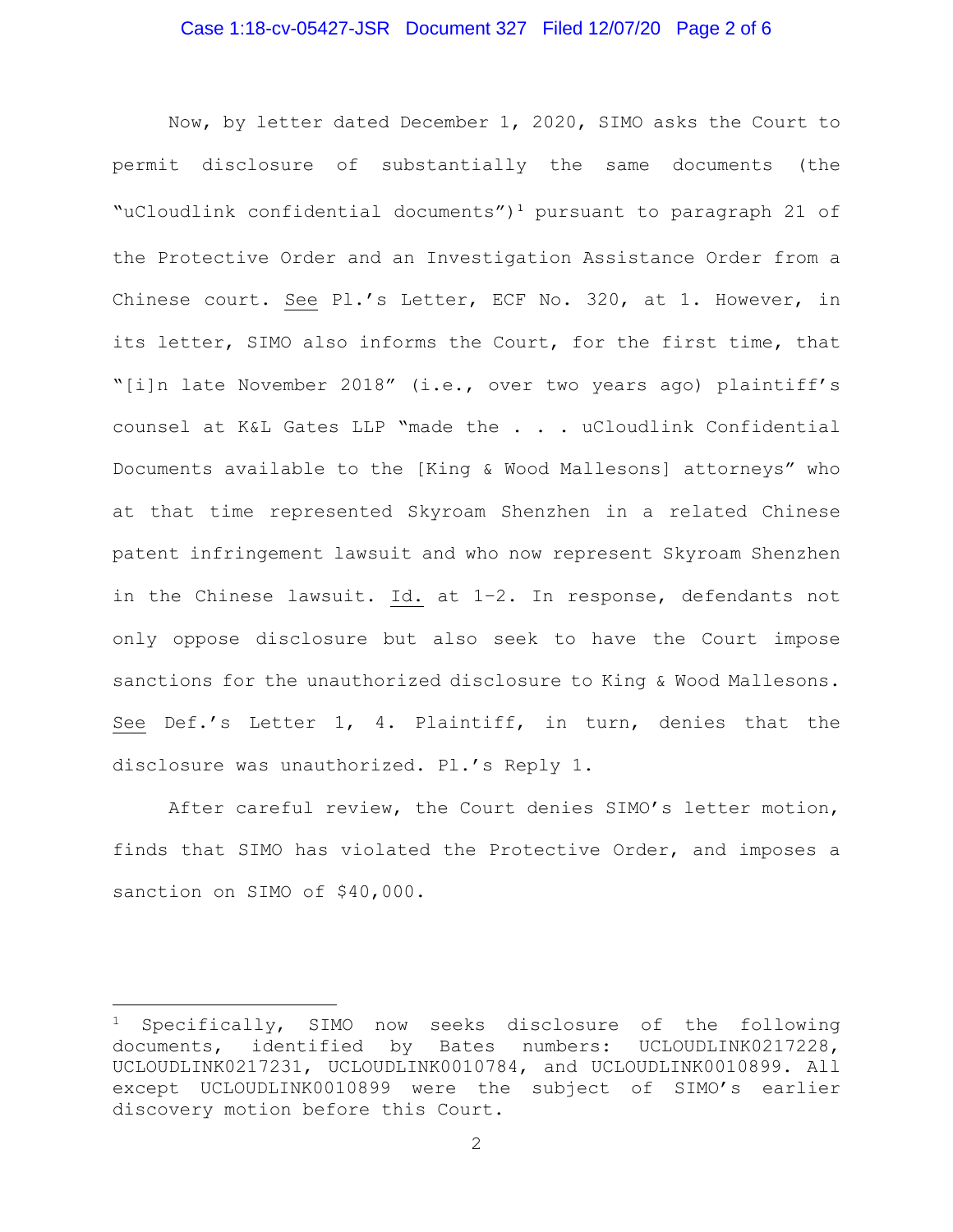## Case 1:18-cv-05427-JSR Document 327 Filed 12/07/20 Page 3 of 6

In its earlier denial of SIMO's motion, the Court noted that the situation might be different if the court in the Chinese lawsuit had ordered or requested disclosure. See Mem. Order, ECF No. 317, at 5 n.2. This is because the Protective Order provides, in paragraph 21, that the Protective Order is not to be construed as authorizing a party to disobey a lawful order of another court. ECF No. 23, at ¶ 21. Thereafter, on November 9, 2020, the Shenzhen Intermediate People's Court issued an Investigation Assistance Order in the Chinese lawsuit that authorized SIMO to provide the uCloudlink confidential documents to King & Woods Mallesons attorneys between November 9 and November 24, 2020. See Pl.'s Ex. G, ECF No. 321-7, at 2. Specifically, the Shenzhen court's Investigation Assistance Order directed Matthew J. Weldon, a K&L Gates attorney who represents SIMO in the above-captioned litigation, to "provide the necessary assistance" for Zheng Hong and Ding Guangwei (attorneys at King & Wood Mallesons in the Chinese lawsuit) to obtain the uCloudlink confidential documents during that period. Id.; see also Pl.'s Ex. E (Weldon Affidavit), ECF No. 321-5, at 2.

Although the Chinese court's Order expired by its terms on November 24, 2020, SIMO did not address its new request for disclosure to this Court until its letter of December 1, 2020. Nevertheless, this Court approves, ex post facto, any disclosures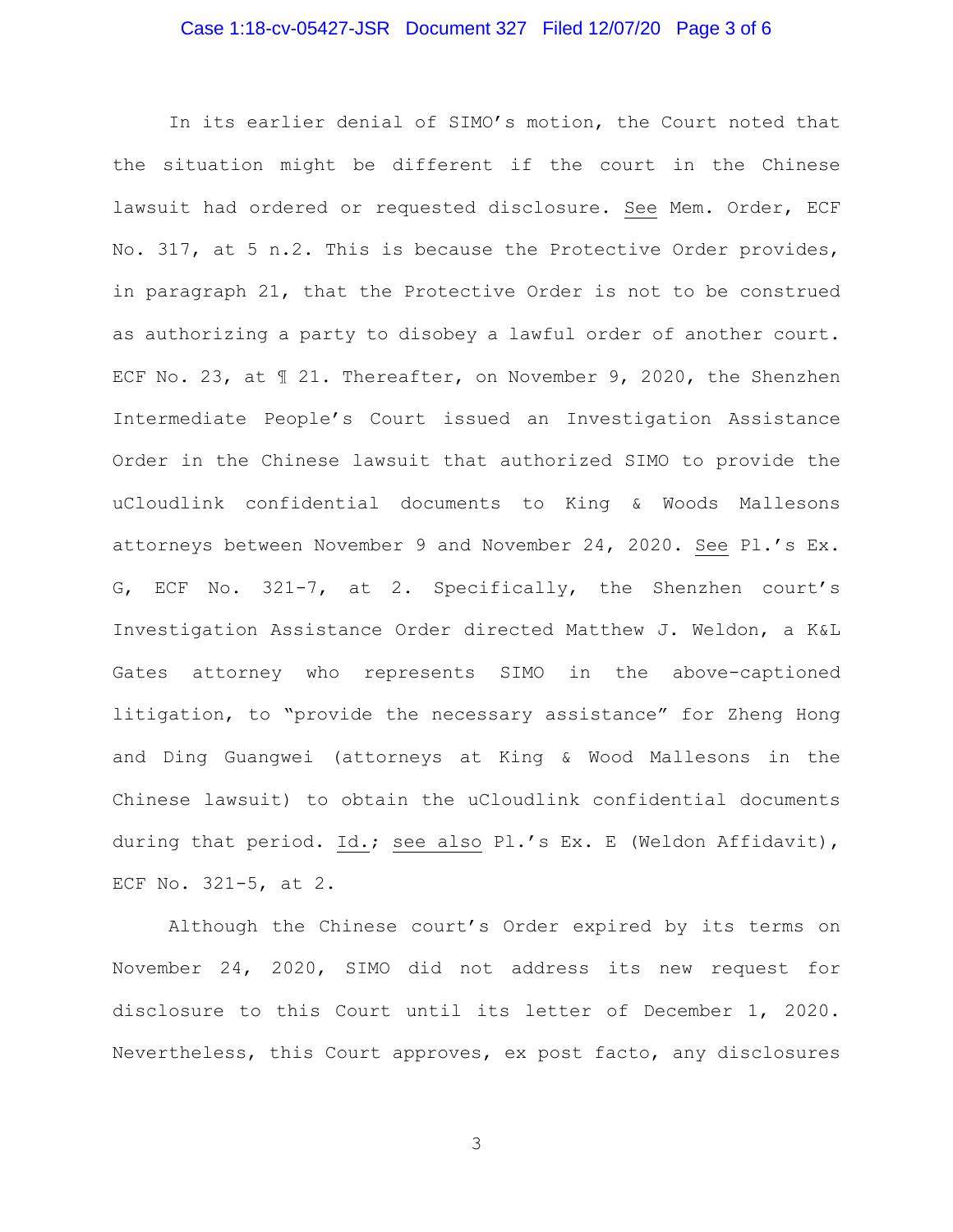## Case 1:18-cv-05427-JSR Document 327 Filed 12/07/20 Page 4 of 6

authorized by the Chinese court that were made between November 9 and November 24, 2020.

Now that the latter date has passed, however, SIMO can no longer rely on the Investigation Assistance Order to authorize any further disclosure of uCloudlink confidential documents to King & Wood Mallesons. The Court therefore denies SIMO's letter motion to the extent it seeks authorization for future disclosure of the uCloudlink confidential documents based on the November 9, 2020 Chinese investigation assistance order.

However, that does not end the matter, because SIMO now admits that it shared the uCloudlink confidential documents with four King & Wood Mallesons attorneys in late November 2018, that is, almost two years before the Chinese court's order. See Pl.'s Letter 1, 2; Def.'s Ex. B (Wang Declaration), at ¶ 9–11. Paragraph 5(c) of the Protective Order prohibits disclosure of confidential discovery material except to court personnel, stenographers, "counsel retained specifically for this action," and those "retained by a party to serve as an expert witness or otherwise provide specialized advice to counsel in connection with this action." Protective Order ¶ 5.

It is obvious that King & Wood Mallesons was not "retained specifically for this action." SIMO is represented in this action by K&L Gates LLP. As SIMO admits, King & Wood Mallesons was retained by SIMO subsidiary Skyroam Shenzhen to represent Skyroam,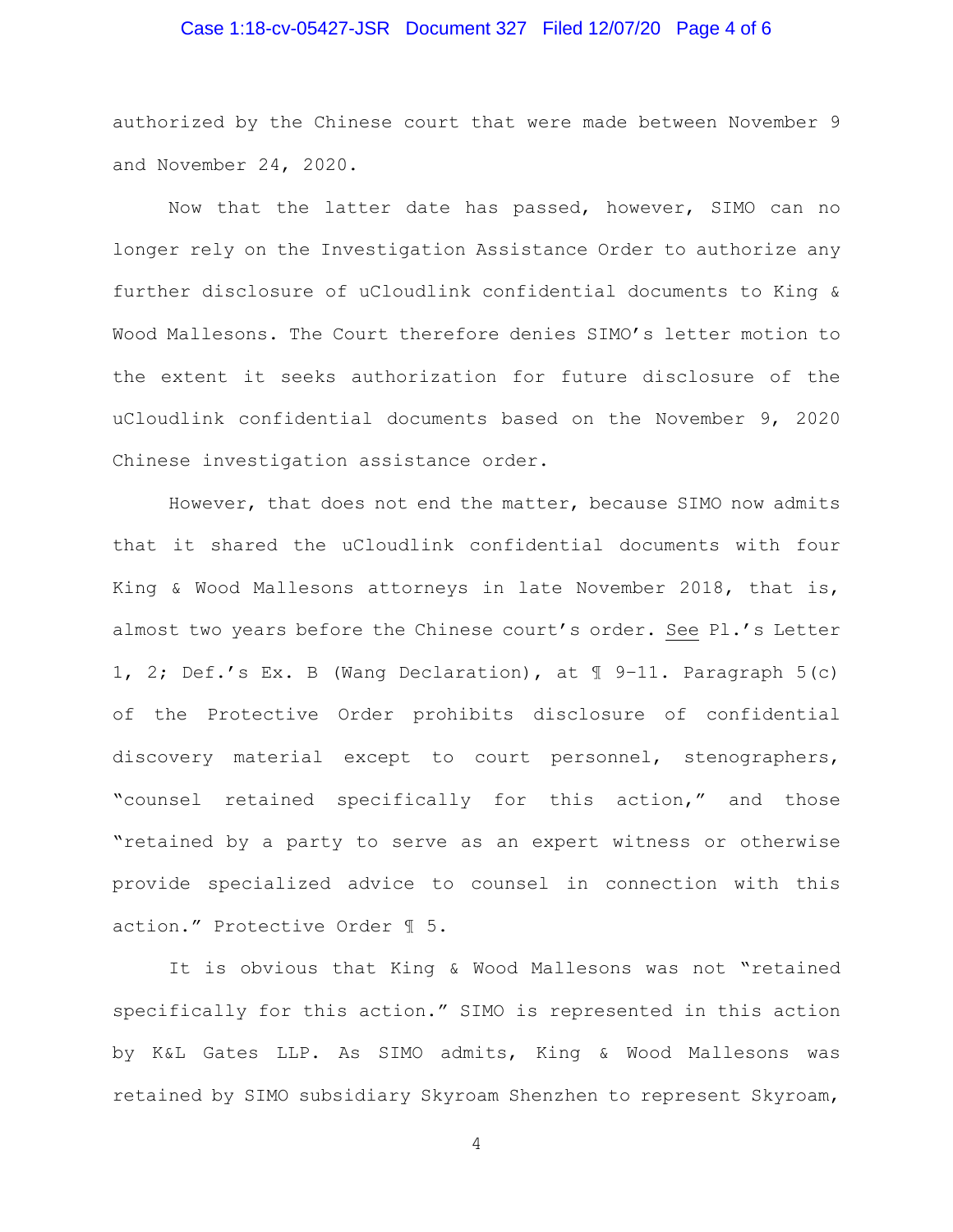# Case 1:18-cv-05427-JSR Document 327 Filed 12/07/20 Page 5 of 6

a nonparty to this action, in a Chinese patent litigation lawsuit. See Pl.'s Letter 2. King & Wood Mallesons also represents Skyroam Shenzhen in the ongoing Chinese trade secret misappropriation lawsuit. See Wang Declaration ¶ 13. There is no indication in the record that the King & Wood Mallesons attorneys to whom K&L Gates provided the uCloudlink confidential documents were even licensed to practice law outside of China. See id. at ¶ 2.

Furthermore, despite SIMO's arguments to the contrary, King & Wood Mallesons was not "retained to provide specialized advice to counsel in connection with this action." SIMO claims that King & Wood Mallesons' preexisting representation of SIMO in the Chinese patent litigation case "expanded so that it could provide specialized advice" on the interplay between this action and the Chinese patent and trade secret cases. Pl.'s Reply, ECF No. 325, at 1. SIMO argues that King & Wood Mallesons acted as consultants providing this specialized advice, because King & Wood Mallesons and K&L Gates discussed "ensuring consistency in positions across pending and anticipated litigations and identifying appropriate entities and persons against whom trade secret misappropriation claims could be brought." Pl.'s Letter 2; see also Johnson Declaration, ECF No. 322, at ¶ 8. If individuals providing "specialized advice" in one lawsuit can include attorneys identifying potential bases and defendants for another lawsuit -- or attorneys assessing whether one lawsuit might affect